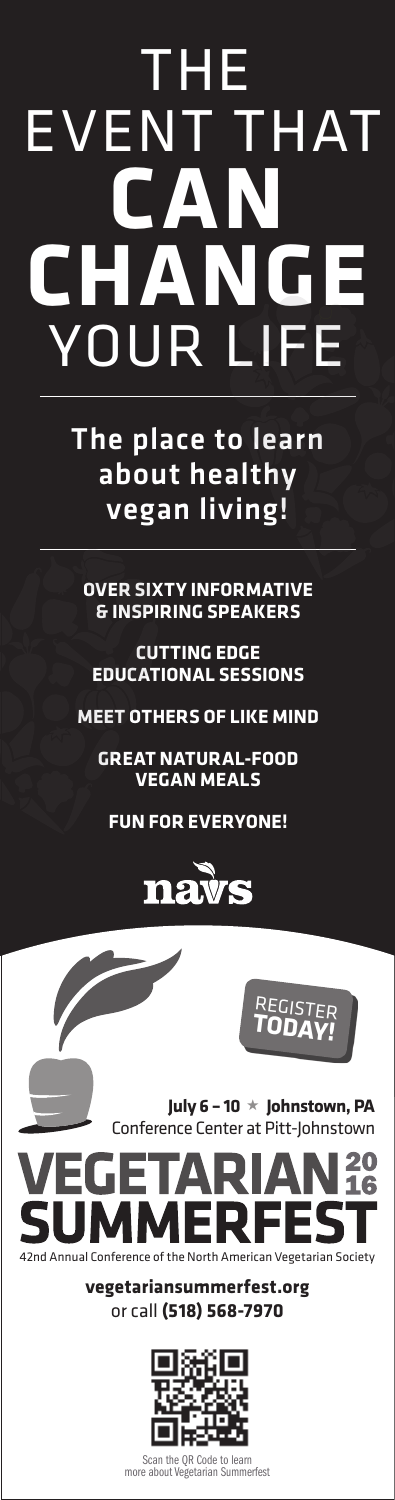### THE EVENT THAT **CAN CHANGE** YOUR LIFE

The place to learn about healthy vegan living!

**Over Sixty Informative & Inspiring Speakers Cutting Edge Educational Sessions Meet Others of Like Mind Great Natural-Food Vegan Meals Fun For Everyone!**





**July 6 – 10** ★ **Johnstown, PA** Conference Center at Pitt-Johnstown

## **VEGETARIAN 20** SUMMERFEST

42nd Annual Conference of the North American Vegetarian Society

**vegetariansummerfest.org** or call **(518) 568-7970**